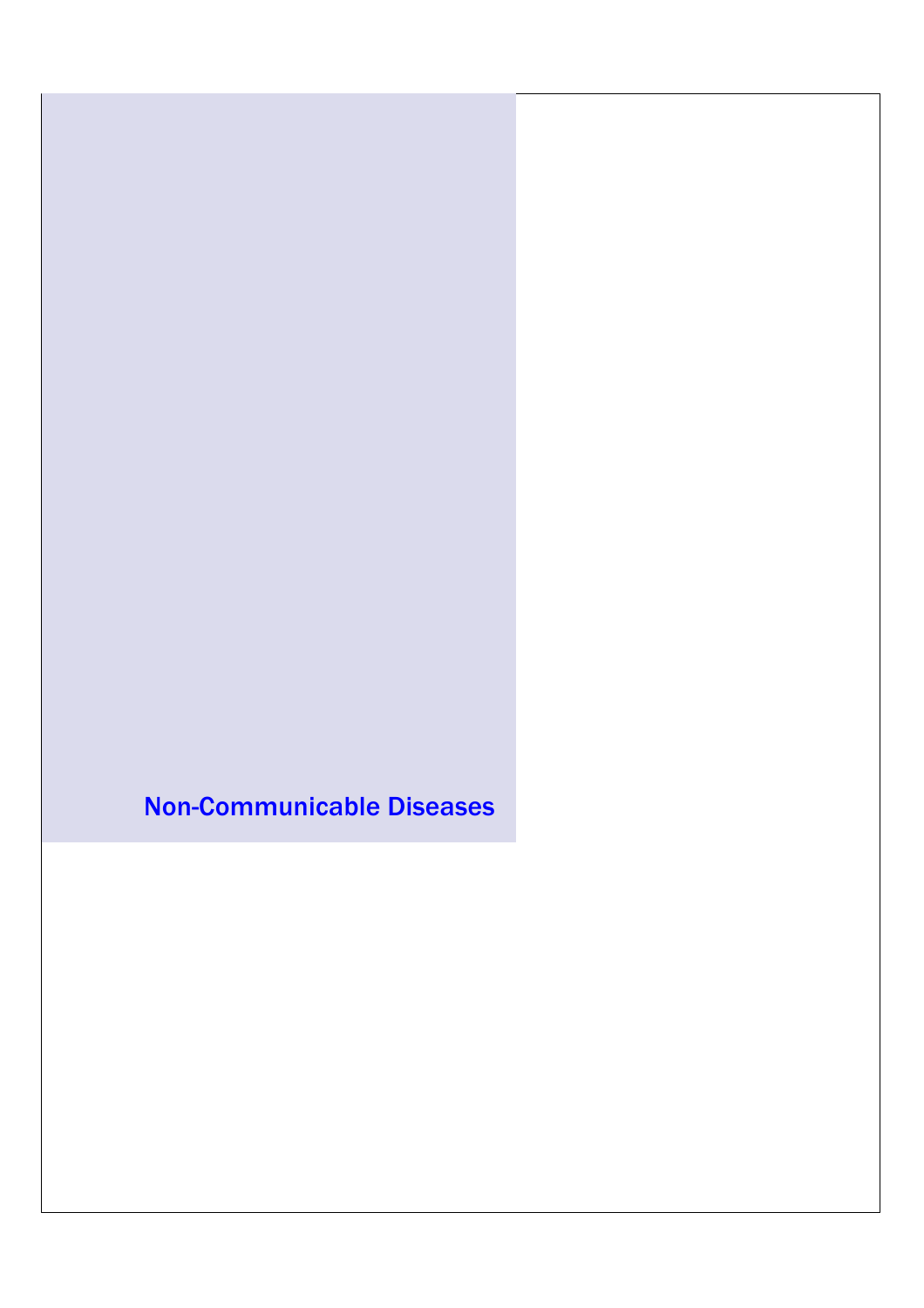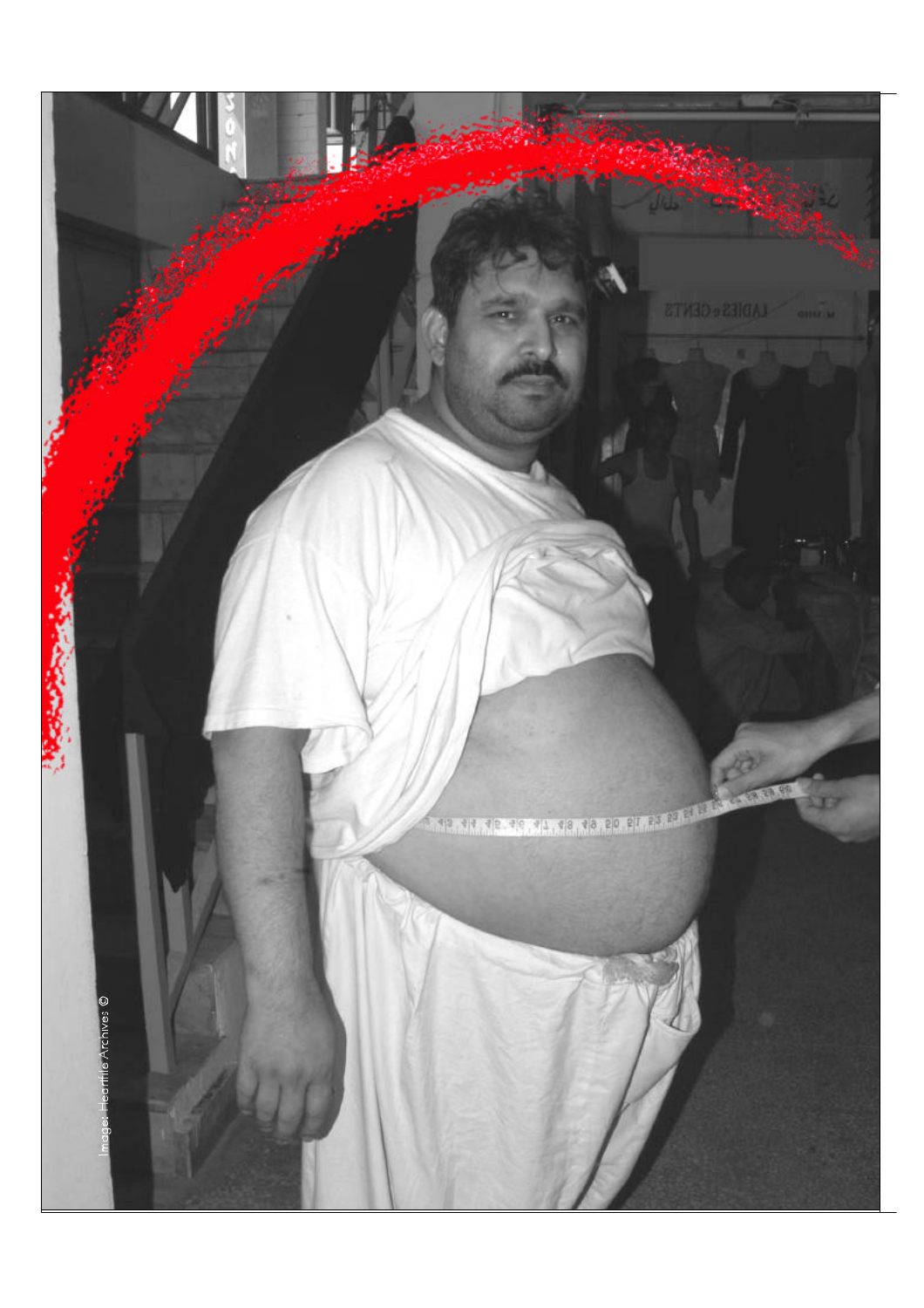### Non-Communicable Diseases

Non-Communicable Diseases (NCDs) contribute significantly to adult mortality and morbidity and impose a heavy economic burden on individuals, societies and health systems within Pakistan. NCDs and Injuries are amongst the top tencausesof mortality and morbidity within the country, $66$  and estimates indicate that they account forapproximately 54.9%ofthetotaldeaths.<sup>67</sup>

The surveillance of chronic diseases andreportingindicators to monitor them is inherently different from infectious disease surveillance. Complexities in the diagnosis of chronic diseases atthepopulation level necessitate surveillance of riskfactors ratherthan diseases; this is a valid approach from a practical perspective also,giventhatthe timeline involved in the risk-exposure relationship also providesawindowof opportunity to institute appropriate preventive interventions. In addition, more than reliance on 'acute' parameters primarily from facility sources, there is greater reliance on sequential population-based surveys powered to detect changes in the level of risk factors over time.<sup>68</sup>

This document, therefore, reports keyNCD risk factors. These include information on common lifestyle-related risks such as , *tobacco use fruit and vegetable intake, physical activity* on theonehand,andbiologicalrisksinclusiveof *Diabetes, High Blood Pressure*, *Hypercholesterolaemia* and *Obesity,* on the other. In addition, data on *Coronary Artery Disease, Stroke, Chronic Bronchitis, Cancer* and *Renal Diseases* are also presented herewith.

These data suffer fromseverallimitations. Firstly, incidence dataisavailable for cancers only. Secondly, the nationally representative prevalence data for Diabetes, Renal Diseasesand Chronic Bronchitis is more than 10 years old. Thirdly, there is the issueofrepresentativeness; prevalence data for Coronary Artery Disease has been reported from the results of a survey conductedinonecity (Karachi) of the country, whereas data on prevalenceofStroke come from a survey carriedout on a particular ethnic community within that city only.<sup>69,70</sup> Clearly, these data cannot be extrapolated to the rest of the country but are being included herewith

68. Nishtar S, Bile KM,AhmedA, FaruquiAMA, Mirza Z, Shera S, et al. Process, Rationale, and Interventions of Pakistan's National Action Plan on Chronic Diseases. Prev Chronic Dis 2006;3(1):A14. Epub 2005 Dec 15

70. Jafar TH.BloodPressure, Diabetes, andIncreased Dietary SaltAssociated with Stroke – Results from a Community-based Study in Pakistan. J Hum hyperten2006;0:1-3

<sup>66.</sup> Hyder AA, Morrow RH. Lost Healthy Life Years in Pakistan in 1990.Am J Public Health 2000;90(8):1235-40

<sup>67.</sup> Federal Bureau of Statistics, Statistics Division. Pakistan Demographic Survey 2003. Islamabad, Pakistan: Government of Pakistan; 2003

<sup>69.</sup> Jafar TH,Jafary FH, Jessani S, Chaturvedi N.HeartDisease Epidemic in Pakistan: Women and Men at Equal Risk.Am Heart J 2005;150:221-6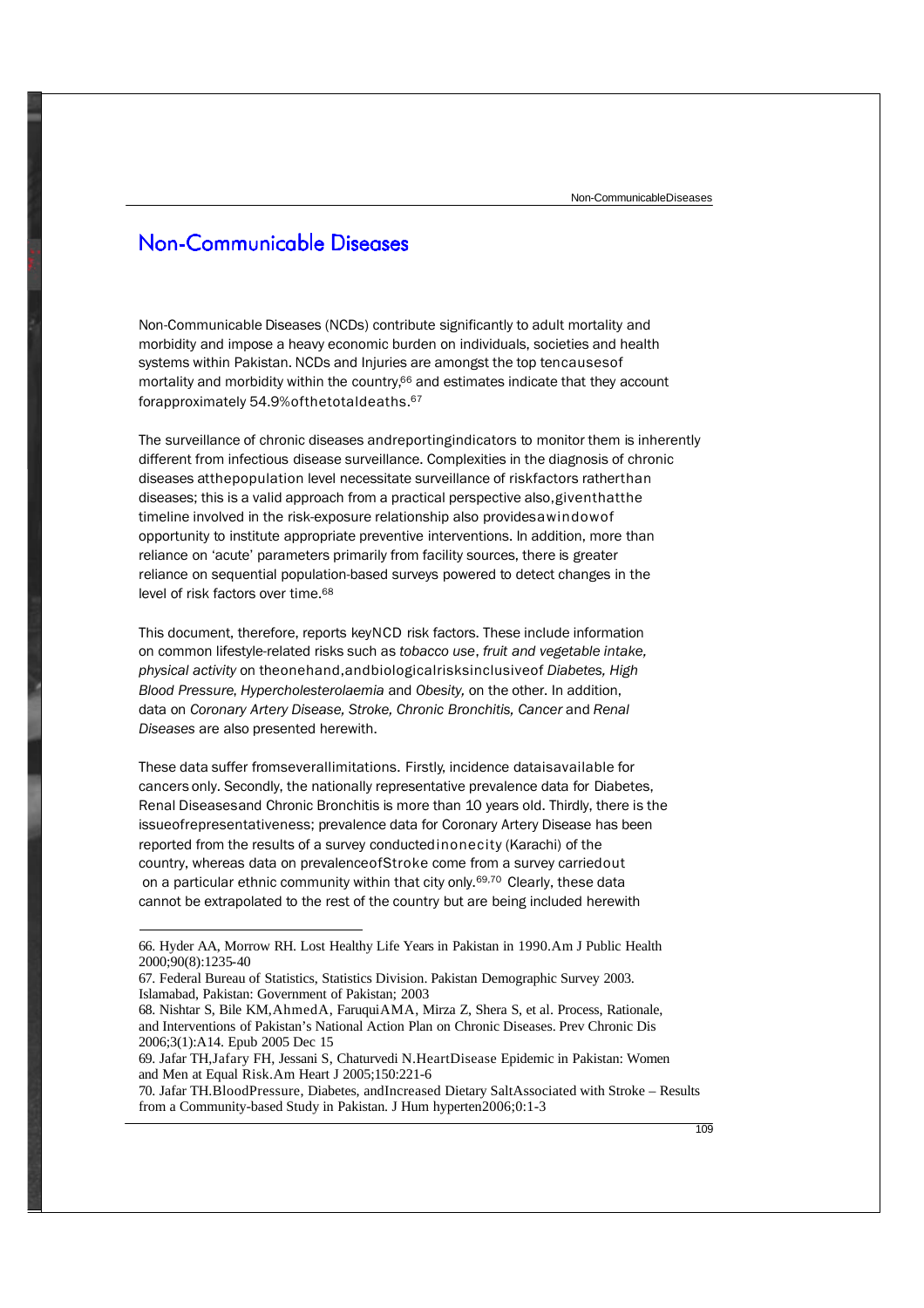#### TheGateway HealthIndicators

some indication about prevalence, these dataalsopointtothe need for instituting appropriate steps to bridge thecurrent gaps in datacollectionin key areas. as these are the only prevalence data available at the moment. In addition to giving

Data from the National Health Survey conducted in1994 was used to report *Hypertension* indicators inthisdocument.<sup>71</sup> Even though these dataarealmost10 years old, they are theonlynationally representative data available. For *Hypercholesterolaemia,* the National HealthSurvey 1994 was notusedbecauseitdid not use fasting blood samples for biochemicalanalysis; conversely, data fromacrosssectional survey conducted in onecity (Karachi) was used which, notwithstanding issues of representativeness, is the only available population-based dataon Hyperchrolestrolaemia. For smoking, data included herewithisfromtheNAP-NCDFirst RoundofSurveillance because it allows the separation of 'smoking cigarettes' from the 'useofsmokelesstobacco'andadditionally, has data on passive smoking.<sup>72</sup> In addition, data on diet, physicalactivity, central obesity and obesity have also been taken from the same source. The NAP-NCD First RoundofSurveillance used a two-staged stratifiedsample design and atthetimeofpublicationofthisdocument,these data were not inthepublicdomain; however, the methodology of thissurveyhas beenpublished.<sup>73</sup>

The publichealthresponse to Non-Communicable Diseases within the country has been organizedbyatripartitepublic-privatepartnershipcollaboration within the framework of the National Action Plan forthePreventionandControl of Non-Communicable Diseases andHealth Promotion in Pakistan; <sup>74</sup> though the programme has made steady progress over the last two years, its implementation has highlighted a number of operational challenges, which stem from lack of procedural clarity in relation to the mannerinwhichthepublicandprivatesectors should interface inaparticipatory mode. These need to be bridgedasapriorityinordertoorienttheprogramme to the intended scale of response, given the huge burdenof NCDs. <sup>75</sup> Withrespect to datagathering onNCDs, the NAP-NCD First Round of Surveillance was limited to one district of the country (Rawalpindi: total population3.37million)duetoresourceconstraints. In line withrecent recommendations, there is a need to expand the scope of NCD surveillance to a national level. Furthermore, Non-Communicable Diseases andInjuries information must also be supported by other data systems.<sup>76</sup>

74. Nishtar S. Lessons in Tackling Chronic Diseases. BMJ 2006;333:820 75. Nishtar S.Prevention of Non-Communicable Diseases in Pakistan: an Integrated Partnership-based Model.HealthResPolicySyst2004;2(1):7

76.TheWorld Bank. Pakistan: Public Health Surveillance System–a Call for Action. Islamabad,Pakistan: Ministry of Health, World Bank,CentersforDiseaseControl, WHO; 2005

<sup>71.</sup> Pakistan Medical Research Council. National Health SurveyofPakistan1990-94, Islamabad, Pakistan: Pakistan Medical Research Council, Network Publication Service, 1998 72. Nishtar S. Population-based Surveillance of Non-Communicable Diseases: 1st Round,2005 Islamabad,Pakistan: Heartfile, Ministry of Health, Pakistan and WHO; 2006 73. Nishtar S, Bile KM, Ahmed A,Amjad S, IqbalA. Integrated Population-based Surveillance of Non-Communicable Diseases – the Pakistan Model. Am J Prev Med 2005 29(5 Suppl 1):102-6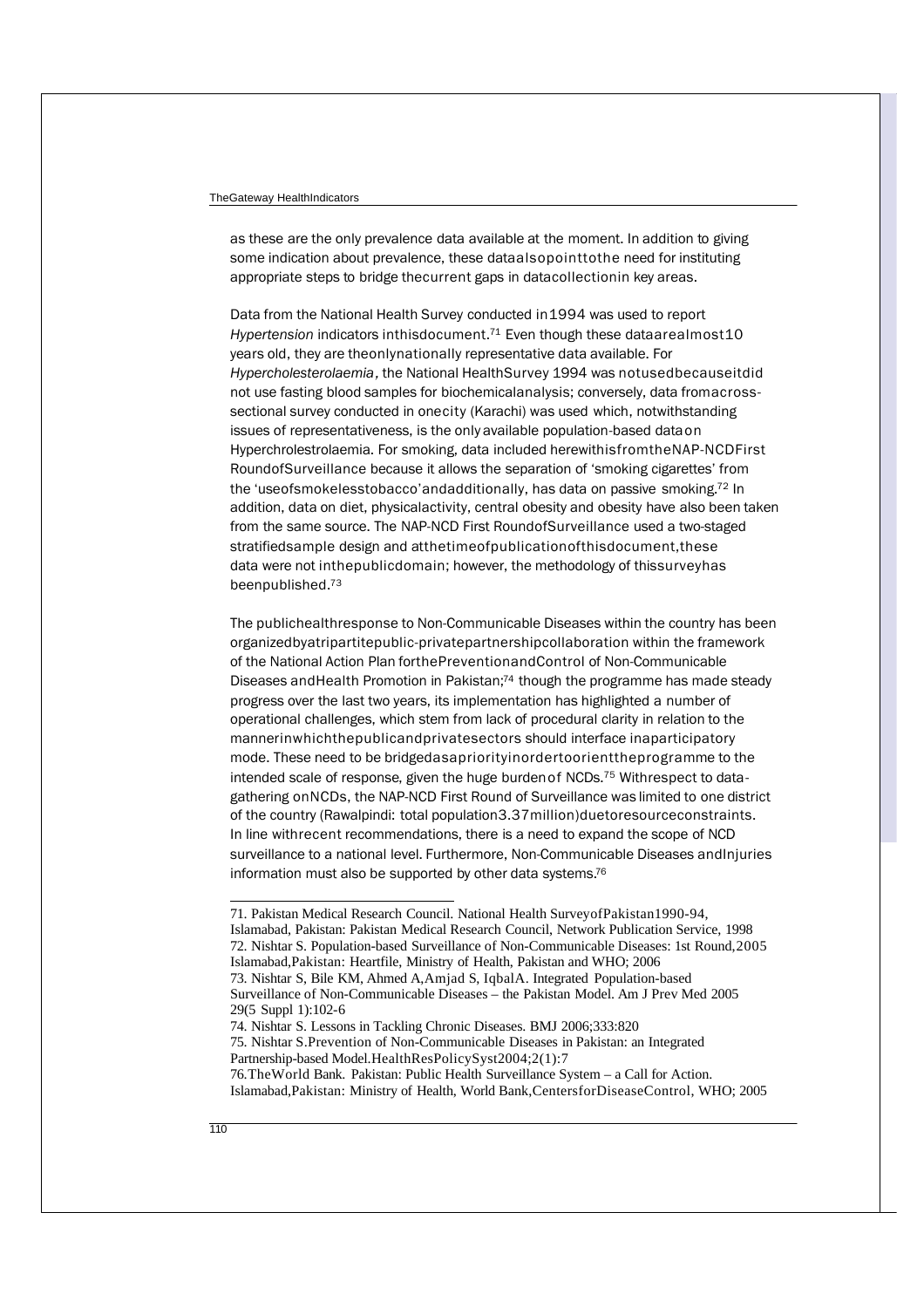Common Risks for NCDs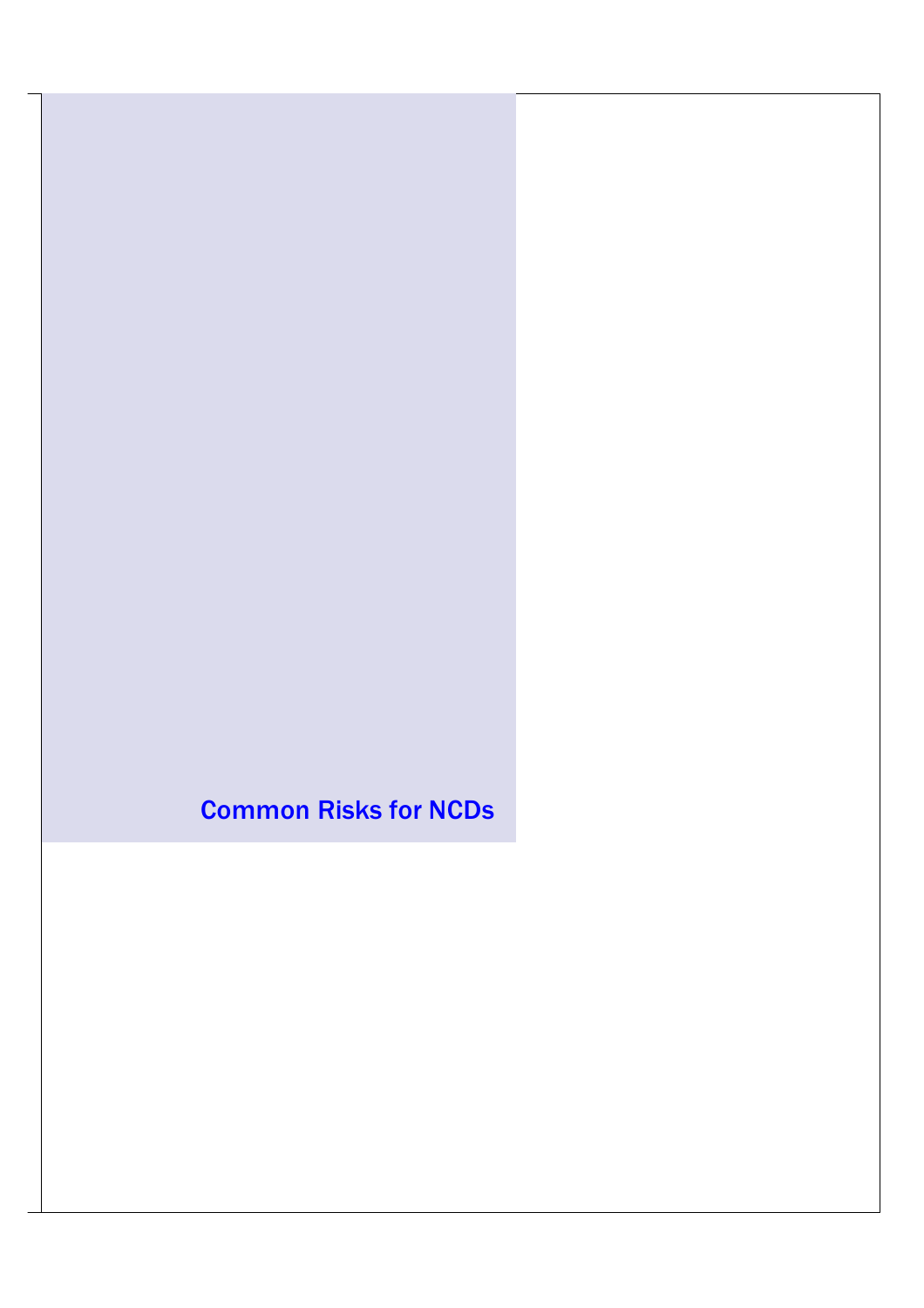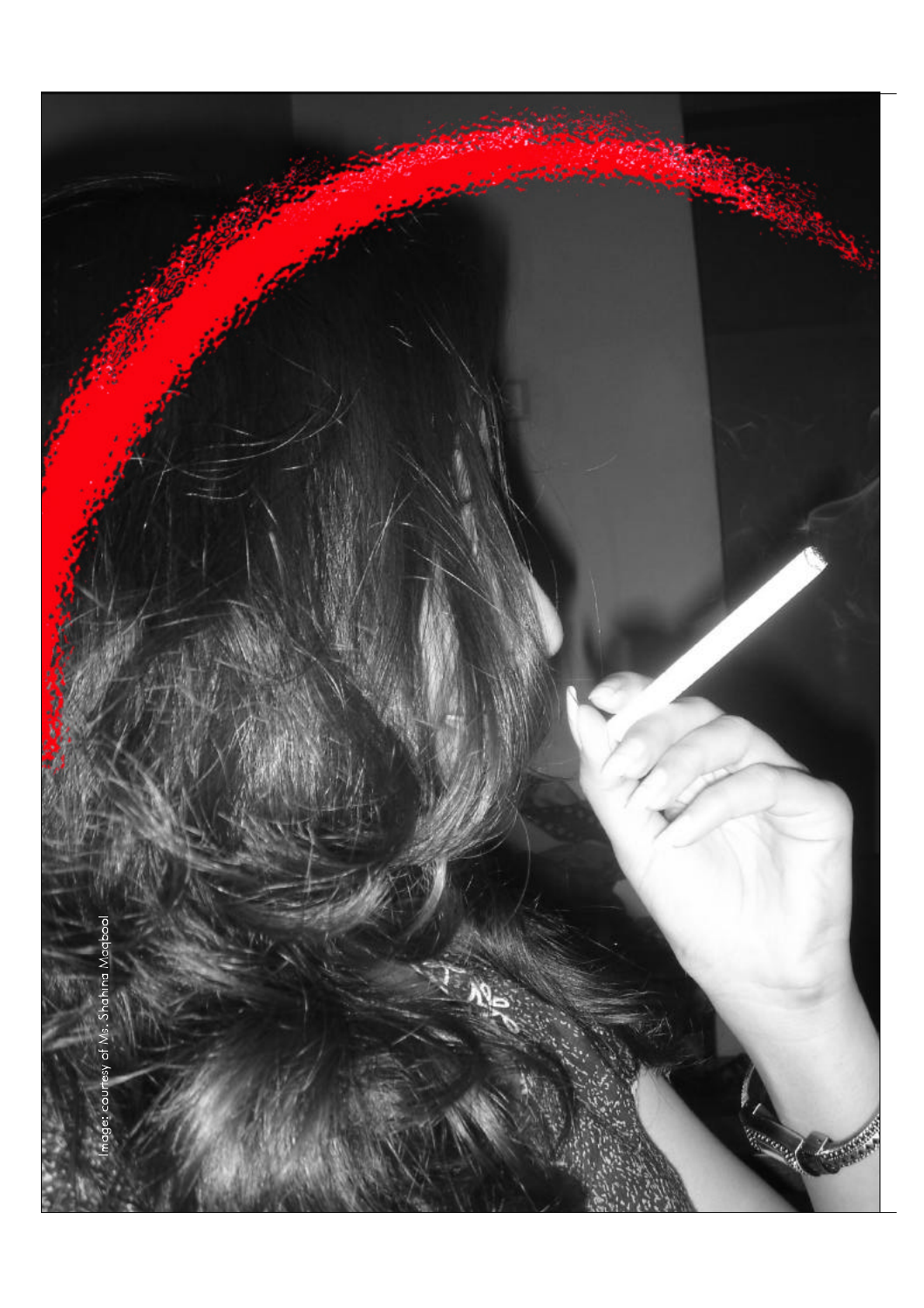## **Risks for Non-Communicable Diseases**

### Smoking

A number of surveys have been conducted at various points in time in Pakistan to determine the prevalence of tobacco use as stand-alone assessments or as part of other knowledge, attitude andpractice and larger population-basedassessments. However, due to varying definitions, differences in evaluation methodologies, instruments, and the geographicconfines of the surveys, their results are not strictly comparable. For example, 10 years ago, the National HealthSurveyshowedthat tobacco was consumed by 54% men and 20% women.<sup>77</sup> However, the definition of *tobacco* included the useofallformsoftobacco.Morerecently, the NAP-NCD First RoundofSurveillance has shown a prevalence of 33% in men and 4.7% in women. However, the definitiondoesnotinclude other forms of tobacco use and even if these are included, prevalencestillstandslowerat41.1%in men and 6.9% inwomen. <sup>78</sup> Given that both these surveys used the same sampling technique, it could havebeen inferred that there has been a decline in smoking prevalence. However, stating that wouldbepresumptuous , given the geographic differences in both surveys (the earlier one being nationalandthelatter one being regional), methodological differences and subtle incomparabilities inthe assessment tools and definitions.

## Diet and physical activity

The NAP-NCDFirst Round of Surveillance was the first survey for collection of populationbaseddataondietandphysicalactivityusing validatedinstruments according to parameters useful for gauging chronic disease-related risk behaviours. The data presented herewithshow that more than65%oftheurbanand79%oftherural population takes less than oneserving of fruit per day and that more than 90% of Pakistan's population consumes less than twoservings of vegetables per day.These trends are clearly instructive for potentialinterventions intheareaofNCDprevention intermsofbehaviour modification on theonehand, andpolicyinterventions to make fruits and vegetables more affordable and accessible, on the other.

The NAP-NCD First Round of Surveillance assessedlevels of physicalactivitywiththe GPAQ instrumentwhere anindividualislabeledeither as being *moderately active, vigorously* active or *inactive* according to a predetermined set of criteria in an instrument, which determines level of physical activity in three domains – during

78. Nishtar S. Population-based Surveillance of Non-Communicable Diseases: 1st Round, 2005. Islamabad, Pakistan: Heartfile, MinistryofHealth,PakistanandWHO;2006

<sup>77.</sup> Pakistan Medical Research Council. National Health SurveyofPakistan (1990-94). Islamabad, Pakistan: Ministry of Health, Government of Pakistan; 1994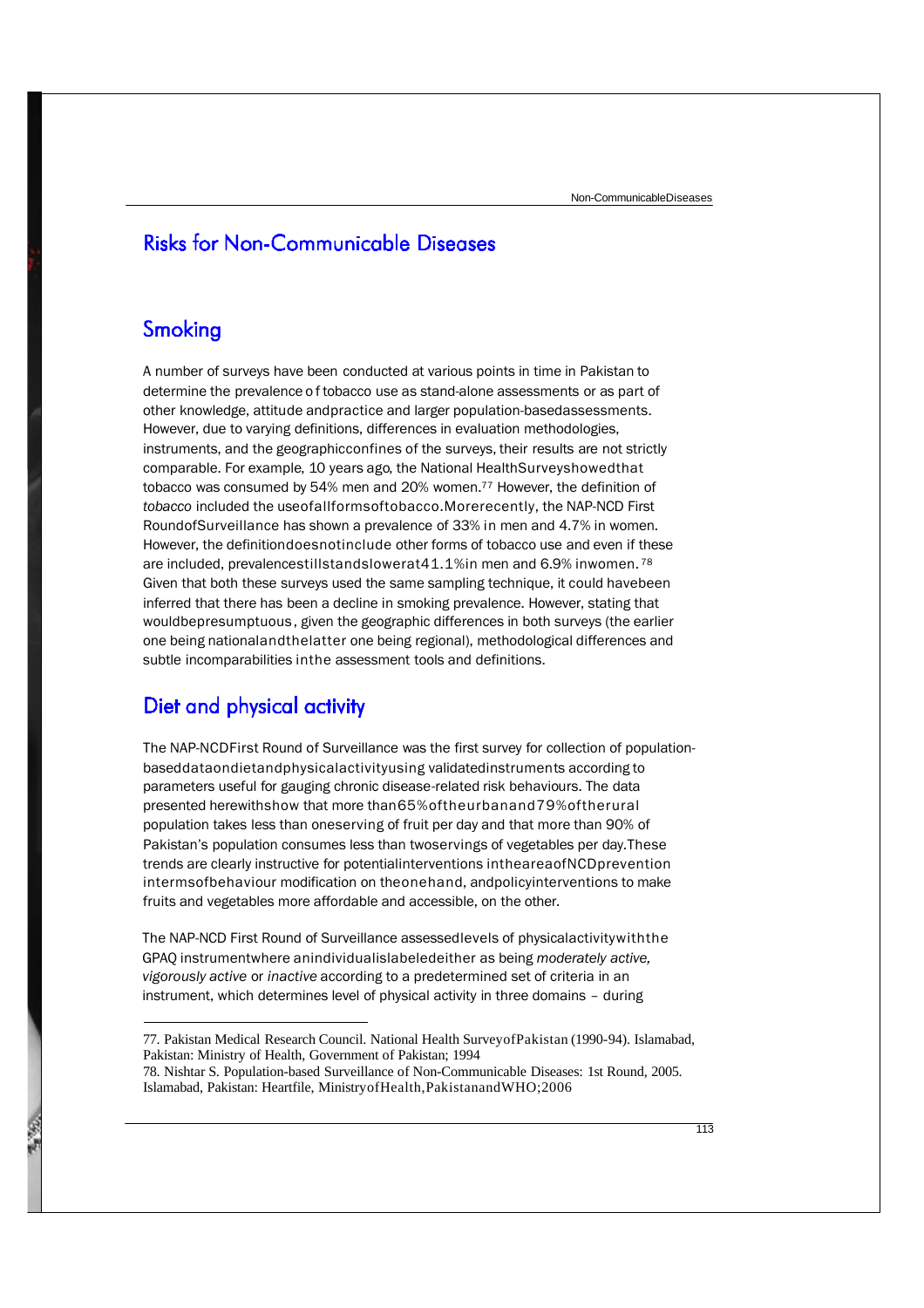the leisure domain, more than 90% of the population reported to be inactive. The latter than 88% of the population in both the ruralandurbanareas was active.However, in flags a public healthissue, which must be the focus of concerted action. leisure, at work andduringtransport. Data presented herewith show a completely opposite trendcompared to what is seen in the West. In the transport domain, more

### Obesity

The National Health Survey of Pakistan (1990-94) used the WHO criteria for defining Obesity in Pakistan; overweight in adults was definedasBMI ≥25and Obesity was defined as a BMI ≥30. While this is generally accepted internationally, the WHO Regional Office for the Western Pacific andtheInternational Obesity Task Force recommendlower cut-off points for Asians; this is based on studies demonstrating increasedriskofco-morbidities at lowerBMIsinAsians,whotendtoaccumulate abdominal fat at lower BMIs. According to the Asian criteria, overweight is defined a s a BMI  $\geq$  23 and Obesity as a BMI  $\geq$  25. In view of this, it is now clear that the use of lower cut-off points in the National Health Survey of Pakistan would have reclassified a greater proportion of the Pakistani population as overweight.

Data on Obesity inthisdocument come from the NAP-NCD First RoundofSurveillance, according towhich Obesity has been definedaccordingto the WHOaswellastheAsian criteria. According to the former, morethan28.4% of the urban population and 23.3% of the rural population inthe district of Rawalpindi was labeledasbeingoverweight whereas 17.4% and7.9% intheruraland urban areas respectively, were found to be obese. Thus, a total of 45.8% intheurbanand31.2%intheruralareaswereabovethe normal body weight. With the Asian criteria, figures were much higher: 62.6% urban and 48.6% rural population were labeledasbeingoverweight.

Thesame sources also provided data for central obesity according to thecriteria: waist 34.2% males and 60% females in the urban areas and 35.7% males and 55.5% females in the rural areas are reported to have central obesity. This is a grave trendsince central obesity is a more important risk factor for coronary heart disease than total body adiposity, and is more closely associatedwith cardiovascular disease risk factors studied than overall adiposity as measured by BMIinstudieson the Pakistani population.<sup>79</sup> circumference of ≥80 cm for females and ≥90 cm for males. According to this,

<sup>79.</sup> Nishtar S, WierzbickiAS, Lumb P,Hammill ML, Turner CN, Cook MA,etal.LowHDL and Waist Hip Ratio Predict the Risk of Coronary Artery DiseaseinPakistanis. Curr Med Res Opin 2004:20(1):55-64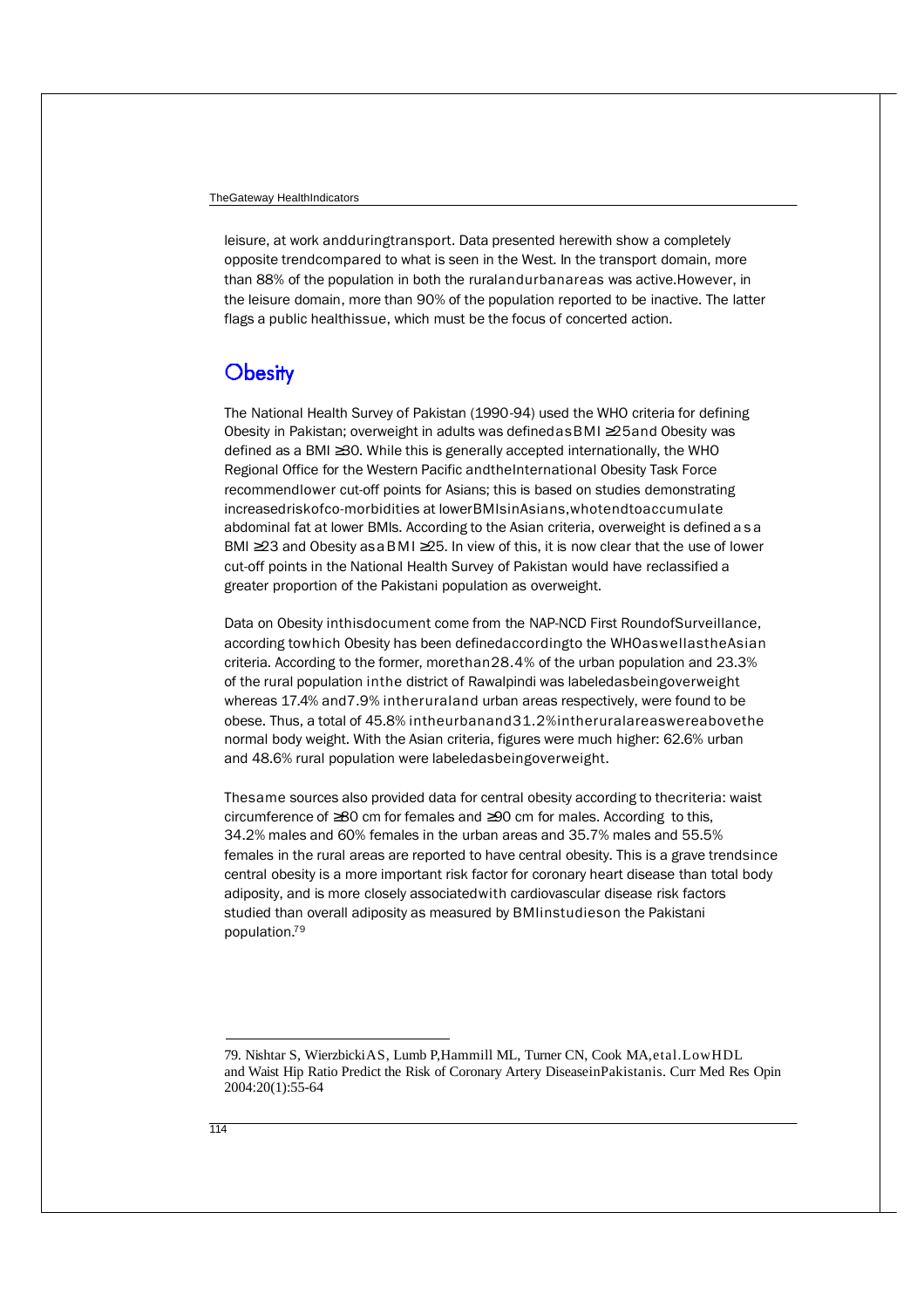## Hypercholesterolaemia

is the only nationally representative data on cholesterol levels, it is not being used here because of its use of non-fasting bloodsamples. This document reports total cholesterol from a population-based cross-sectional survey onrandomly selected adults aged over 40 years. The survey used fastingserumcholesterol greaterthan 200 mg/dlasthedefinitionofhypercholestolemiaand basedonthis,overall, 34.7% of the population was labeled as hypercholestrolemic. Since biochemical analysis was not part of theNAP-NCD First Round of Surveillance due to resource constraints, therefore, amechanism to report it on a nationally representative population sample shouldbe determined foritsperiodicreporting. The inclusion of cholesterol profiles inthe Second National Health Survey of Pakistan, which is currently in the planningphase, seems to be a viableoption. The National Health Survey of Pakistan (1990-94) defined high cholesterol as a random blood cholesterol of at least 200mg/dl and above; based on this definition, it reported highcholesterol in 20% of the population over 15yearsofage.Although this

### **Hypertension**

Data on HypertensioninthisdocumentcomefromtheNationalHealthSurvey(1990-94) which used theolder JNC 6 definition (≥140 and/or 90mmHg) forlabeling a person as being hypertensive. According to this survey, 17.9% of the population over the ageof15 years and 33% over the age of 45yearswerelabeledashypertensive.A similar prevalence (15% over the age of 18yearsand 36% over the age of 45years) was reported by another survey conducted in the NorthernAreas of Pakistan.<sup>80</sup> The more recent NAP-NCDFirstRoundofSurveillanceadditionally reports high bloodpressure according to the new JNC 7 criteria. Evenusingthe stringent new criteria for blood pressure (normal blood pressure definedassystolicblood pressure of 120 and diastolic blood pressureoflessthan80mmHg),morethan24.3% of the population overtheageof18yearsisreportedto have highblood pressure in the district of Rawalpindi. Highprevalenceof high blood pressure is an important proxy indicatorof the burden of NCDs in a population and reiterates the need to rethink the rationale for current resource allocation patterns in public health in Pakistan.

<sup>80.</sup> Shah SM, Luby S, Rahbar M, Khan AW, McCormick JB. Hypertension and its Determinants amongAdults in High Mountain Villages of the NorthernAreas of Pakistan. J Hum Hypertens 2001;15(2):107-12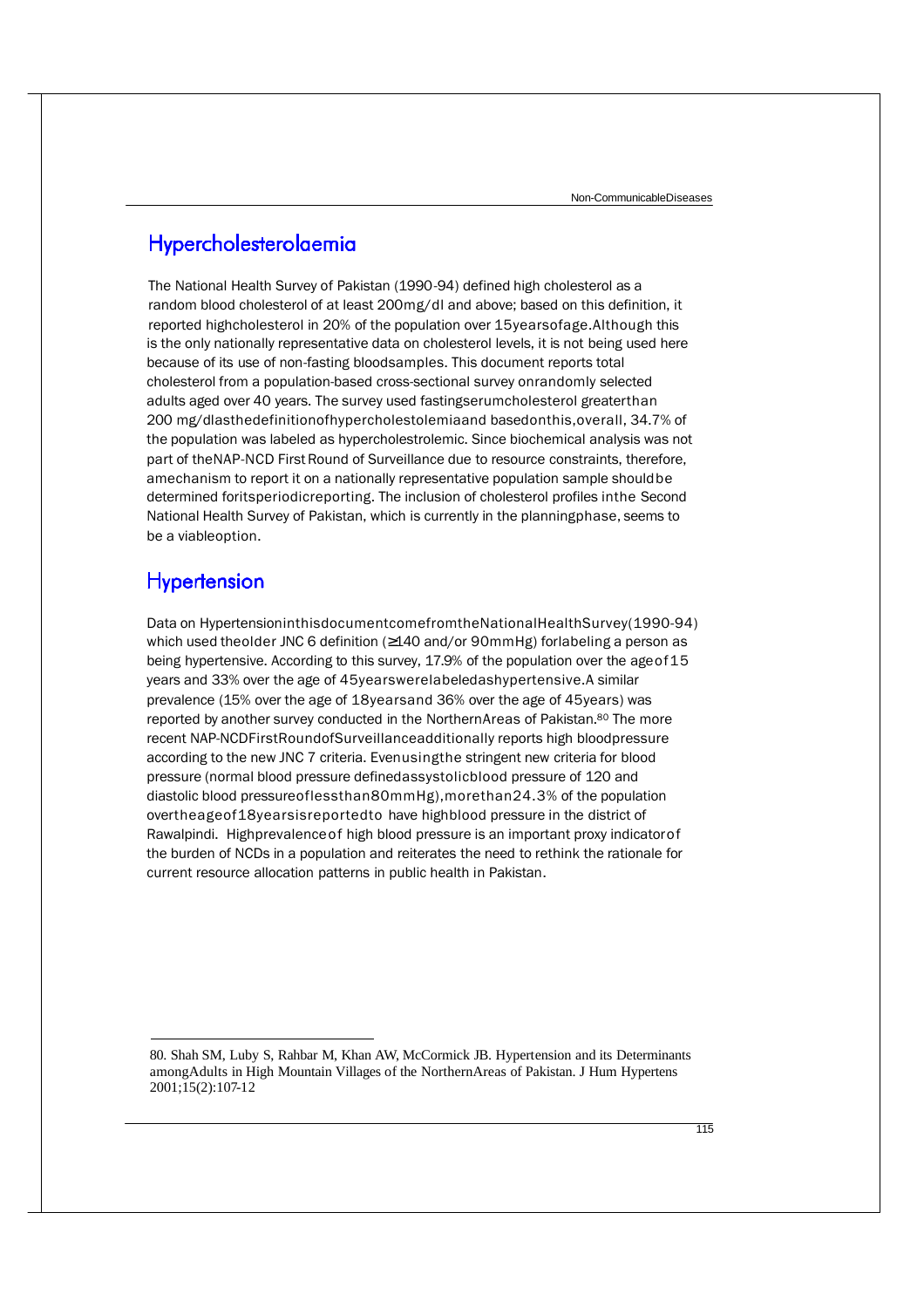#### TheGateway HealthIndicators

### **Indicator: NCD 1. Prevalence of smoking**

**Definition:** Percentage of the population smoking tobacco (cigarettes, beeri, hukka) on a daily or occasional basis vis-à-vis those who smoked in the past and those who never smoked<sup>a</sup>.





**Table NCD 1.** Prevalence of smoking – by place of residence and gender<sup>a</sup>

|                      | Urban       |        |       |             | Rural  |       |  |
|----------------------|-------------|--------|-------|-------------|--------|-------|--|
| <b>SmokingStatus</b> | <b>Male</b> | Female | Total | <b>Male</b> | Female | Total |  |
| Smoker               | 27.3        | 1.7    | 11.8  | 36.6        | 6.5    | 19.7  |  |
| Past Smoker          | 8.4         | 2.2    | 4.6   | 9.1         | 0.2    | 4.1   |  |
| NeverSmoked          | 64.3        | 96.1   | 83.6  | 54.3        | 92.9   | 76.1  |  |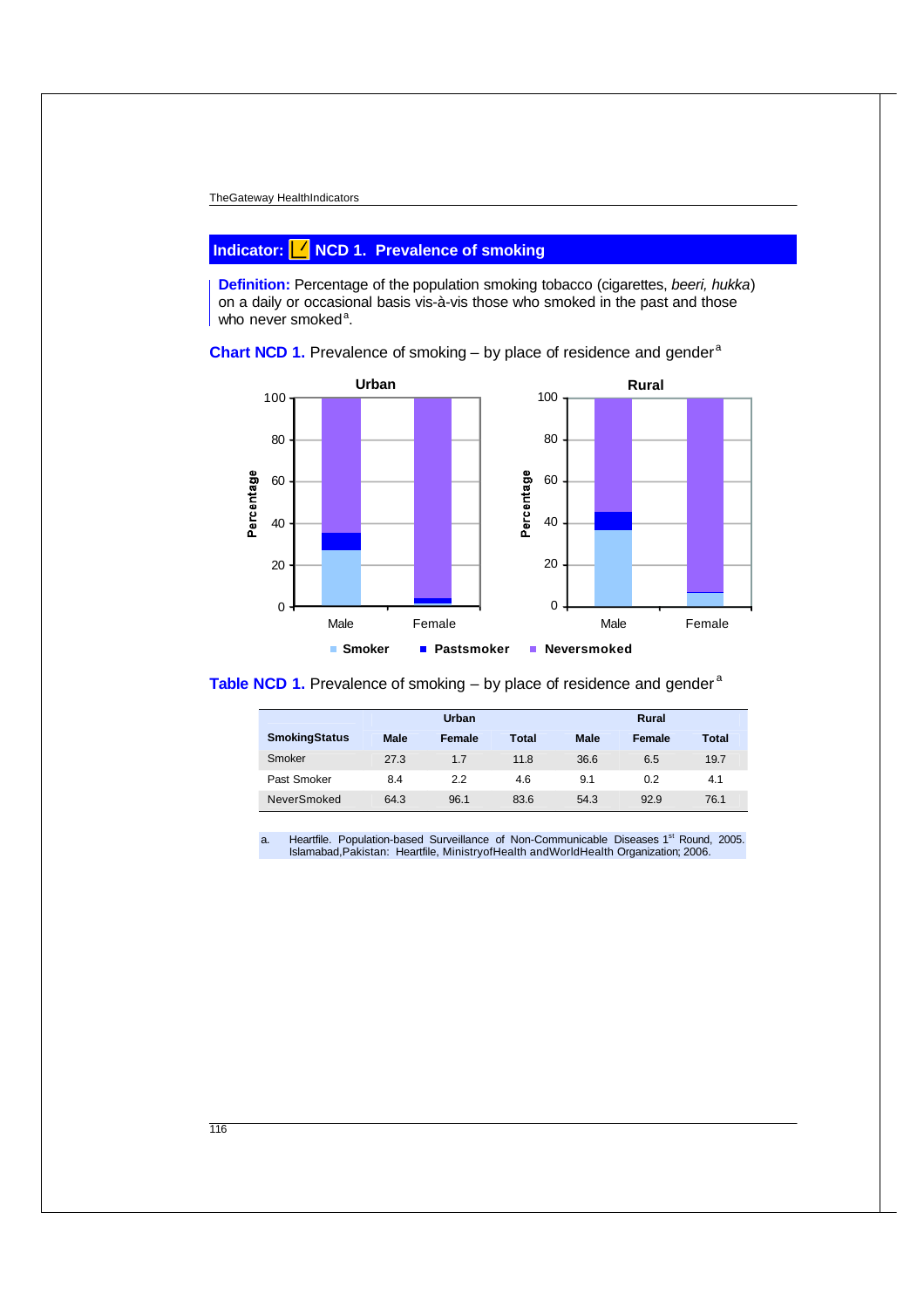#### **Indicator: NCD 2. Prevalence of smokeless tobacco use**

**Definition:** Percentage of the population using smokeless tobacco (*naswar*) on a daily or occasional basis vis-à-vis those who used it in the past or those who never used it  $a$ .





**Table NCD 2.** Prevalence of smokeless tobacco use – by place of residence and gender<sup>a</sup>

| <b>Smokeless</b> |             | Urban  |              |             | Rural  |       |
|------------------|-------------|--------|--------------|-------------|--------|-------|
| TobaccoUse       | <b>Male</b> | Female | <b>Total</b> | <b>Male</b> | Female | Total |
| User             | 7.3         | 1.4    | 3.7          | 8.9         | 2.4    | 5.2   |
| PastUser         | 1.5         | 0.5    | 0.9          | 4.3         | 1.7    | 2.8   |
| NeverUsed        | 91.1        | 98.0   | 95.4         | 86.8        | 95.9   | 91.9  |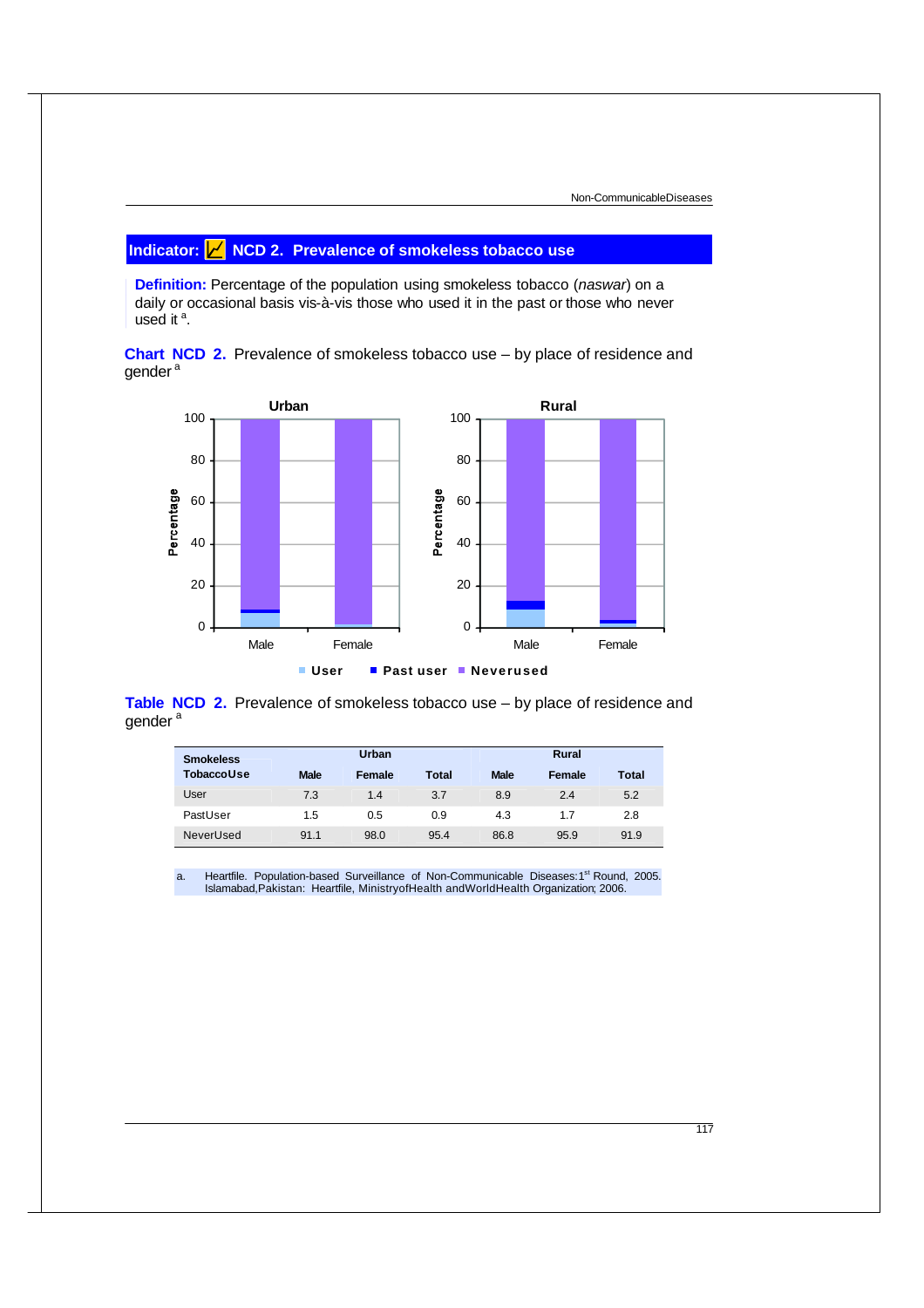#### **Indicator: NCD 3. Prevalence of passive smoking**

**Definition:** Percentage of the population exposed to passive smoking on a daily or occasional basis vis-à-vis those who are never exposed<sup>a</sup>.



**Chart NCD 3.** Prevalence of passive smoking – by place of residence and gender<sup>a</sup>

**Table NCD 3.** Prevalence of passive smoking – by place of residence and gender<sup>a</sup>

|                               | Urban       |        |       |             | Rural  |              |  |
|-------------------------------|-------------|--------|-------|-------------|--------|--------------|--|
| <b>ExposureStatus</b>         | <b>Male</b> | Female | Total | <b>Male</b> | Female | <b>Total</b> |  |
| Exposed daily                 | 50.9        | 41.5   | 45.5  | 46.6        | 28.1   | 36.6         |  |
| Exposed several<br>timesaweek | 16.6        | 8.0    | 11.6  | 12.5        | 10.3   | 11.3         |  |
| Exposed once a<br>week        | 10.4        | 11.3   | 10.9  | 7.2         | 6.8    | 7.0          |  |
| Never exposed                 | 221         | 39.2   | 32.0  | 33.7        | 54.7   | 45.1         |  |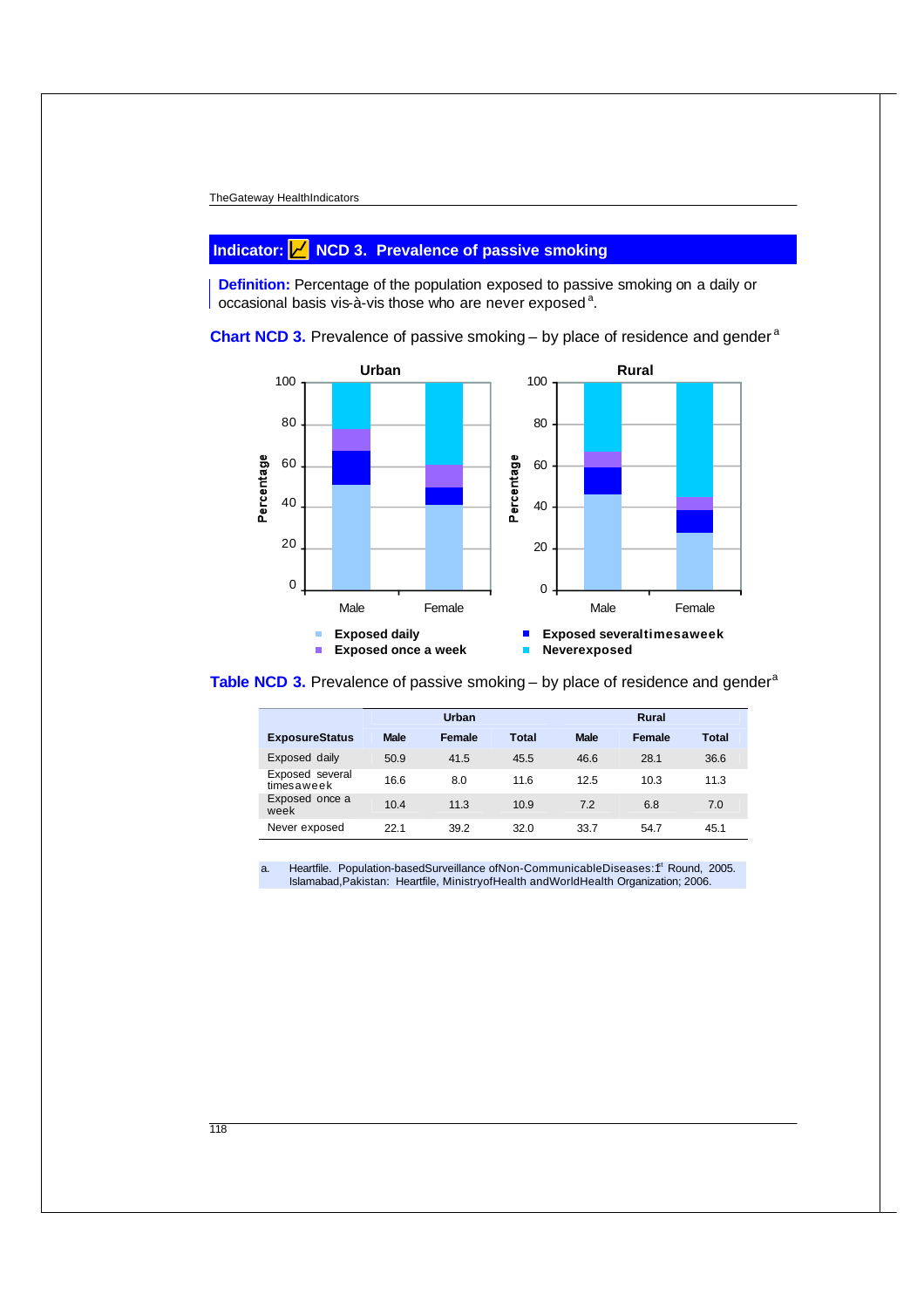#### **Indicator: NCD 4. Number of fruit and vegetable servings consumed perday**

**Definition:** Percentage of the population consuming different portions of fruits and vegetables per day. Portions for fruits were calculated based on the STEPS nutrition module, in which the number of servings per day was calculated using the following: total fruits per week multiplied by the number of fruits in a serving and then dividing it by 7 (number of days in a week). Portions for vegetables were also calculated similarly<sup>81</sup>.





81. World Health Organization.STEPS Instruments for NCDRisk Factors (Version 1.4). Geneva, Switzerland: 2003. http://www.who.int/ncd\_surveillance (accessed Sept. 2006)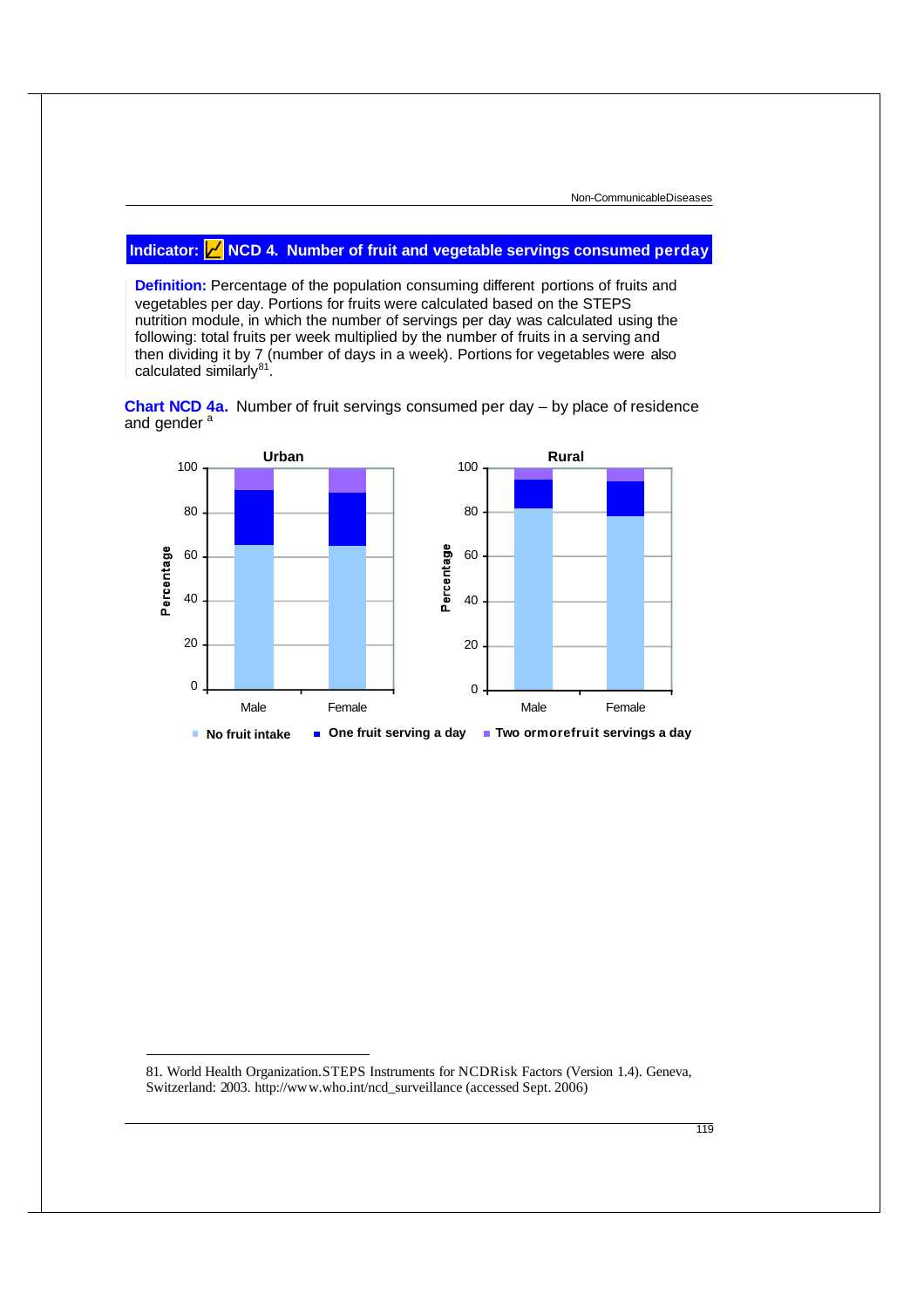

**Chart NCD 4b.** Number of vegetable servings consumed per day – by place of residence and gender<sup>a</sup>

**Table NCD 4a&b.** Percentage of the population consuming various servings of fruits and vegetables per day – by place of residence and gender <sup>a</sup>

|                          | Urban       |        |              | Rural       |        |              |
|--------------------------|-------------|--------|--------------|-------------|--------|--------------|
| <b>Fruit Intake</b>      | <b>Male</b> | Female | <b>Total</b> | <b>Male</b> | Female | <b>Total</b> |
| Nointake                 | 65.3        | 65.1   | 65.2         | 81.6        | 78.6   | 79.9         |
| 1 servinga day           | 25.1        | 24.1   | 24.5         | 13.3        | 15.7   | 14.6         |
| 2ormoreservings aday     | 9.6         | 10.8   | 10.3         | 5.1         | 5.7    | 5.4          |
| VegetableIntake          |             |        |              |             |        |              |
| Lessthan 2 servings aday | 93.1        | 91.1   | 91.9         | 92.6        | 92.8   | 92.7         |
| 2ormoreservings aday     | 6.9         | 8.9    | 8.1          | 7.4         | 7.2    | 7.3          |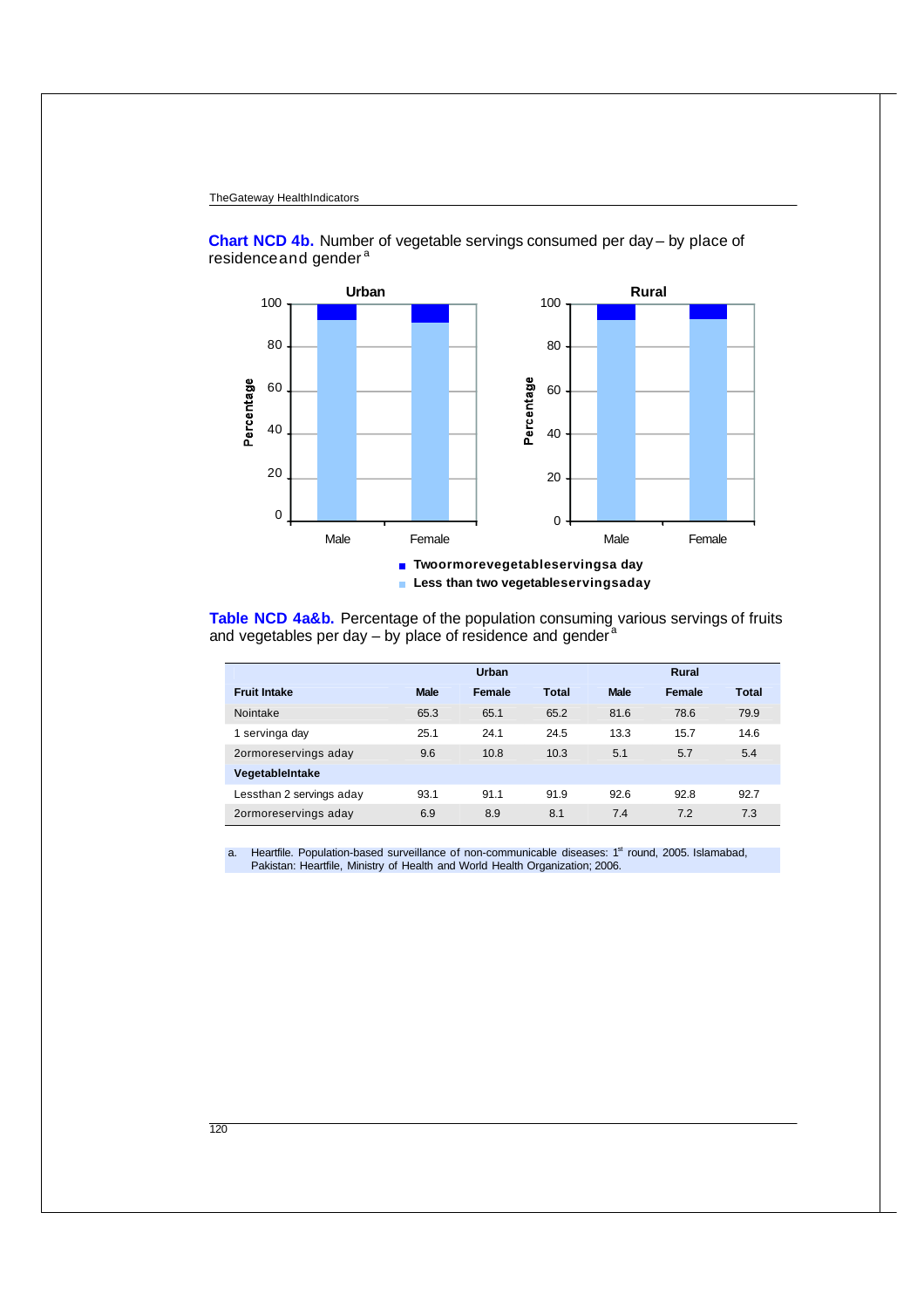### **Indicator: NCD 5. Percentage of physically active population**

#### **5a. Physically active during work**

**Definition:** Percentage of the population physically active during work, based on the GPAQ STEPS module<sup>82</sup>.

**Urban** 60 80 100 **Rural** 60 80 100

**Chart NCD 5a.** Level of physical activity during work – by place of residence<sup>a</sup>



**Table NCDs 5a.** Level of physical activity during work, expressed in degree of activity i.e., inactive, moderate and vigorously active  $-$  by place of residence<sup>a</sup>

| <b>Degreeof</b>          |             | Urban  |       |             | <b>Rural</b> |       |
|--------------------------|-------------|--------|-------|-------------|--------------|-------|
| <b>Physical Activity</b> | <b>Male</b> | Female | Total | <b>Male</b> | Female       | Total |
| Inactive                 | 79.2        | 83.0   | 81.5  | 69.4        | 64.3         | 66.5  |
| Moderatelyactive         | 5.0         | 2.0    | 3.2   | 7.0         | 8.0          | 7.6   |
| Vigorously active        | 15.8        | 14.9   | 15.3  | 23.6        | 27.7         | 25.9  |

82. World Health Organization.STEPS Instruments for NCDRisk Factors (Version 1.4). Geneva, Switzerland: 2003. available attheURLhttp://www.who.int/ncd\_surveillance (accessed Sept.2006)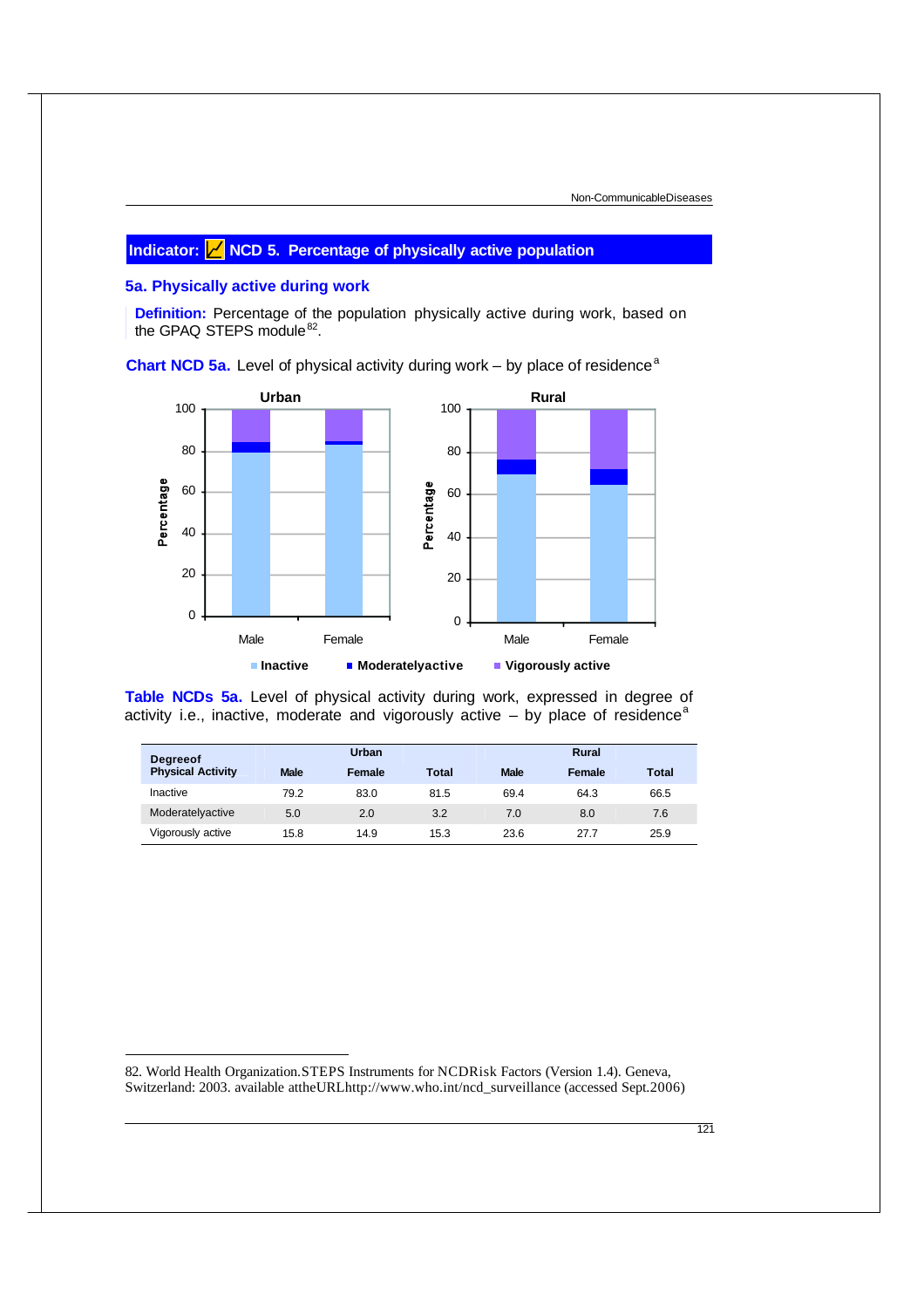#### **5b. Physically active for transport**

**Definition:** Percentage of the population physically active for transport, based on the GPAQ STEPS module<sup>a</sup>.

**Chart NCD 5b.** Level of physical activity for transport  $-$  by place of residence<sup>a</sup>



**Table NCD 5b.** Level of physical activity for transport, expressed in degree of activity i.e., inactive, and some walking/cycling  $-$  by place of residence<sup>a</sup>

| <b>Degreeof</b>          |             | Urban  |       |             | <b>Rural</b> |              |
|--------------------------|-------------|--------|-------|-------------|--------------|--------------|
| <b>Physical Activity</b> | <b>Male</b> | Female | Total | <b>Male</b> | Female       | <b>Total</b> |
| Inactive                 | 12.3        | 9.7    | 10.7  | 11.1        | 12.6         | 11.9         |
| Physically active        | 87.7        | 90.3   | 89.3  | 88.9        | 87.4         | 88.1         |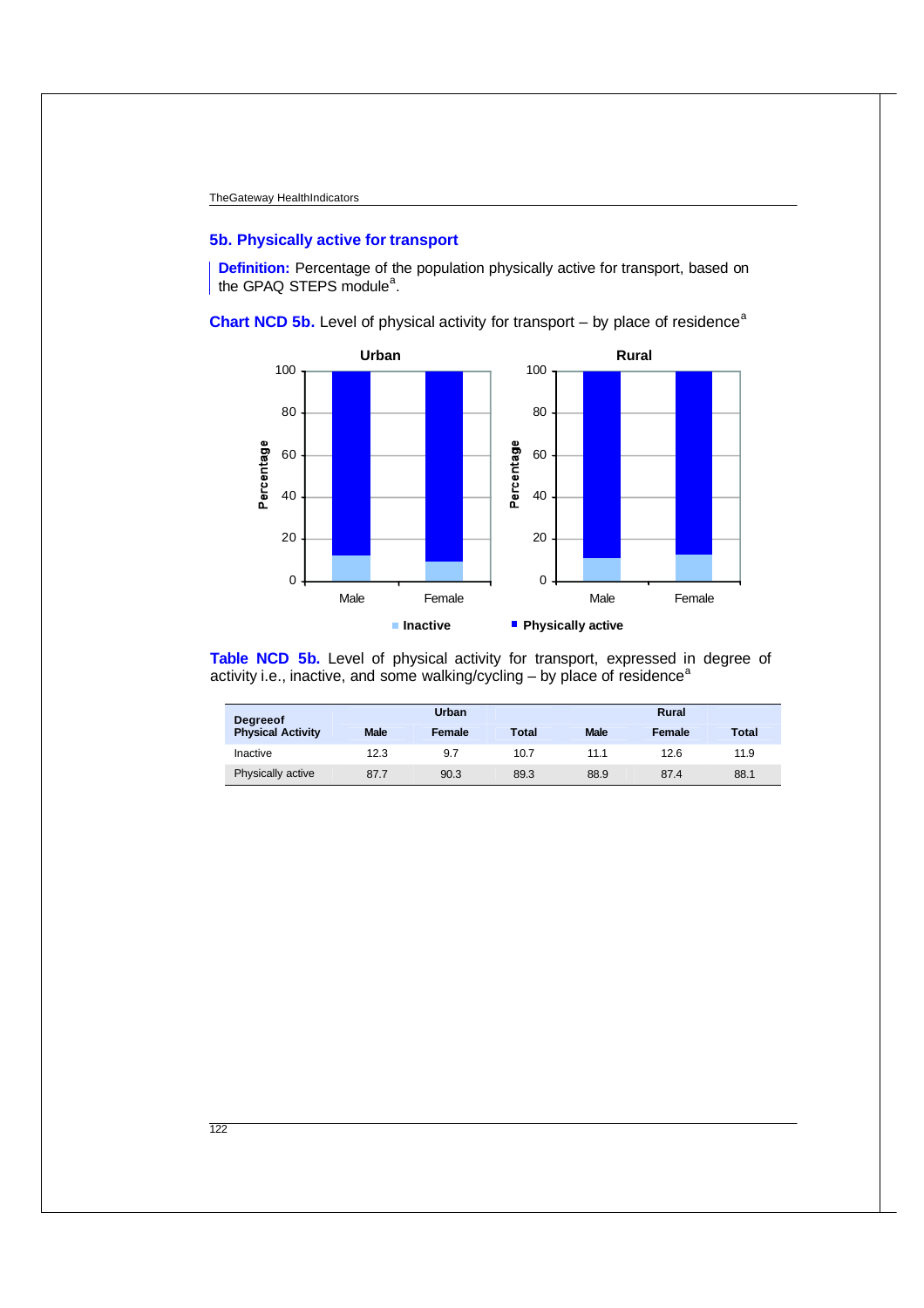#### **5c. Physically active during leisure**

**Definition**: Percentage of the population physically active during leisure, based on the GPAQ STEPS module<sup>a</sup>.

**Chart NCD 5c.** Level of activity during leisure – by place of residence<sup>a</sup>



**Table NCD 5c.** Level of activity during leisure, expressed in degree of activity i.e., inactive, moderate and vigorously active – by place of residence<sup>a</sup>

| <b>Degreeof</b>          |             | Urban  |              |             | <b>Rural</b> |       |
|--------------------------|-------------|--------|--------------|-------------|--------------|-------|
| <b>Physical Activity</b> | <b>Male</b> | Female | <b>Total</b> | <b>Male</b> | Female       | Total |
| Inactive                 | 90.2        | 92.6   | 91.6         | 91.8        | 91.1         | 91.4  |
| Physically active        | 9.8         | 7.5    | 8.3          | 8.2         | 8.9          | 8.6   |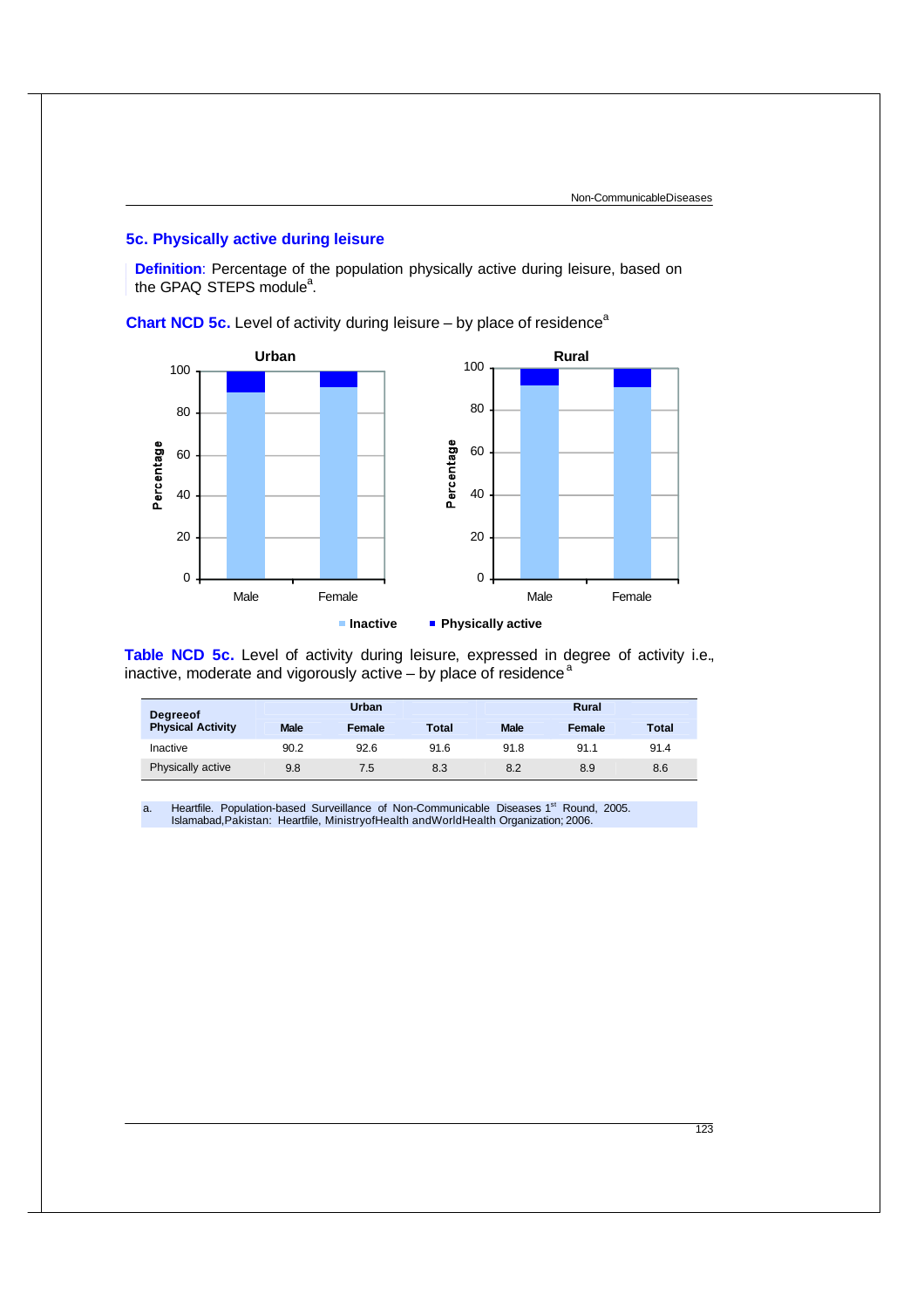#### **Indicator: NCD 6. Percentage of adult population with normal BMI vis-à-vis underweight, overweight and obese**

**Definition:** Percentage of the adult population:

- underweight as defined by the WHO criteria<sup>83,84</sup> of Body Mass Index (BMI)  $\bullet$ below 19 and the Asian criteria<sup>85,86</sup> of BMI < 18.5;
- *with a normal* BMI as defined by the WHO criteria of BMI 19-24.9 and the Asian criteria of BMI 18.5-22.9;
- *overweight* as defined by the WHO criteria of BMI 25-29.9 and the Asian  $\bullet$ criteria of BMI 23-24.9;
- *obese* as defined by the WHO criteria of BMI 30 and above and Asian criteria of BMI 25 and above.

**Chart NCD 6a.** Percentageofadultpopulationwith normal BMI vis-à-vis underweight, overweight and obese – based on WHO criteria



83. WHO. Physical Status:theUseandInterpretationofAnthropometry.Report of a WHOExpert Committee. WHO Technical Report Series854. Geneva: World Health Organization, 1995 84. WHO. Obesity: Preventing and Managing theGlobal Epidemic.Report of a WHO Consultation.WHO Technical Report Series 894.Geneva: World HealthOrganization; 2000

http://www.who.int/bmi/index.jsp?introPage=intro\_3.html (accessedJan.07)

85. WHO/IASO/IOTF. The Asia-Pacific Perspective: Redefining Obesityand its Treatment. Health Communications Australia: Melbourne; 2000

86. JamesWPT,ChenC, Inoue S. AppropriateAsian Body Mass Indices.Obesity Review 2002;3:139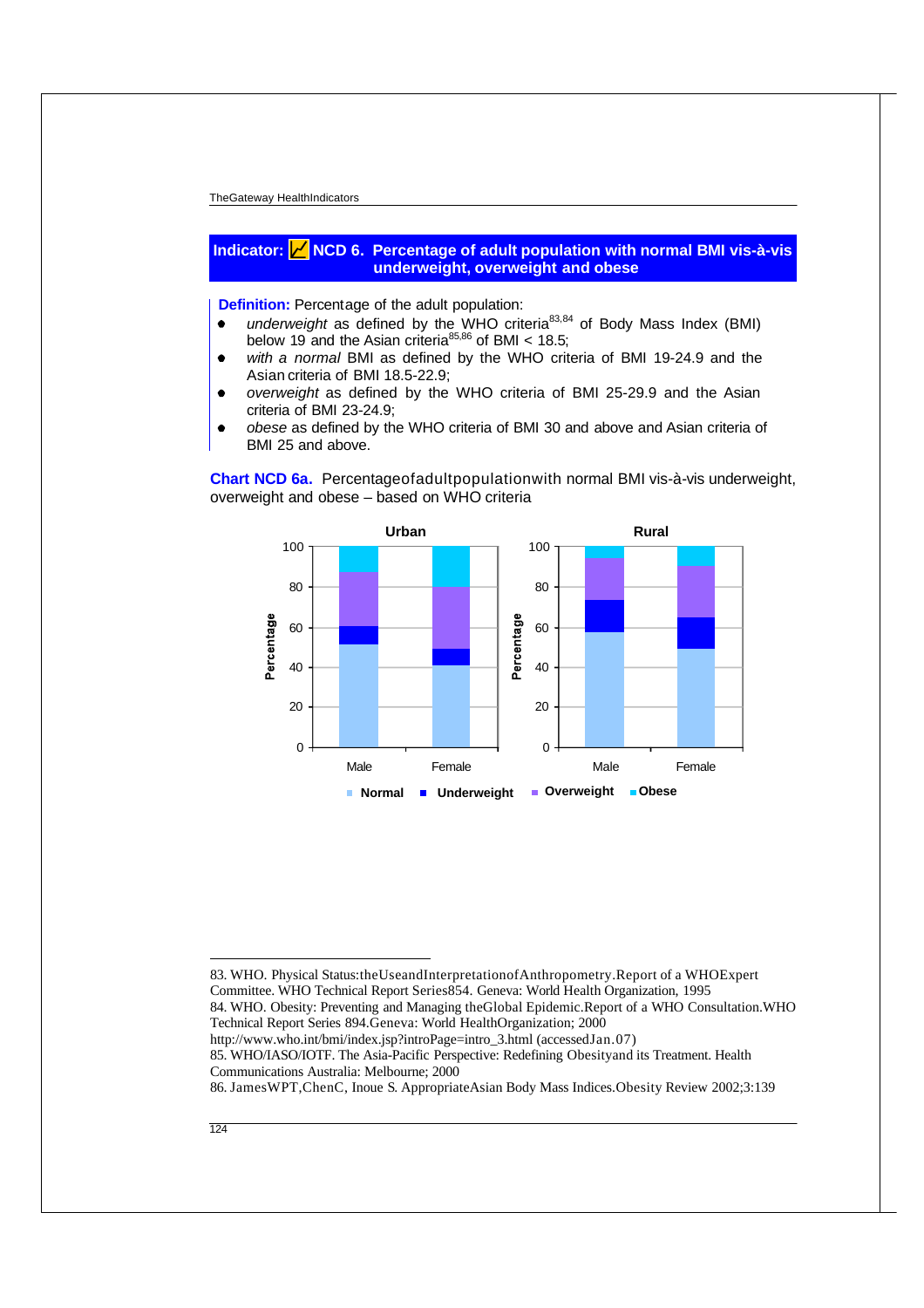

**Chart NCD 6b** Percentage of the adult population with normal BMI vis-à-vis underweight and overweight – based on Asian criteria

**Table NCD 6a&b.**Percentage of the adult population with normal BMI vis-à-vis underweight, overweight and obese – based on WHO and Asian criteria

|                       |             | Urban  |              |             | Rural  |       |
|-----------------------|-------------|--------|--------------|-------------|--------|-------|
|                       | <b>Male</b> | Female | <b>Total</b> | <b>Male</b> | Female | Total |
| <b>WHOCriteria</b>    |             |        |              |             |        |       |
| Underweight           | 9.6         | 8.4    | 8.9          | 16.1        | 15.4   | 15.7  |
| Normal                | 51.6        | 41.3   | 45.4         | 57.4        | 49.7   | 53.1  |
| Overweight            | 26.0        | 29.9   | 28.4         | 20.6        | 25.4   | 23.3  |
| Obese                 | 12.8        | 20.3   | 17.4         | 5.9         | 9.5    | 7.9   |
| <b>Asian Criteria</b> |             |        |              |             |        |       |
| Underweight           | 7.7         | 7.4    | 7.5          | 13.9        | 12.2   | 13.0  |
| Normal                | 36.0        | 25.9   | 29.9         | 43.2        | 34.6   | 38.4  |
| Overweight & Obese    | 56.2        | 66.7   | 62.6         | 42.9        | 53.2   | 48.6  |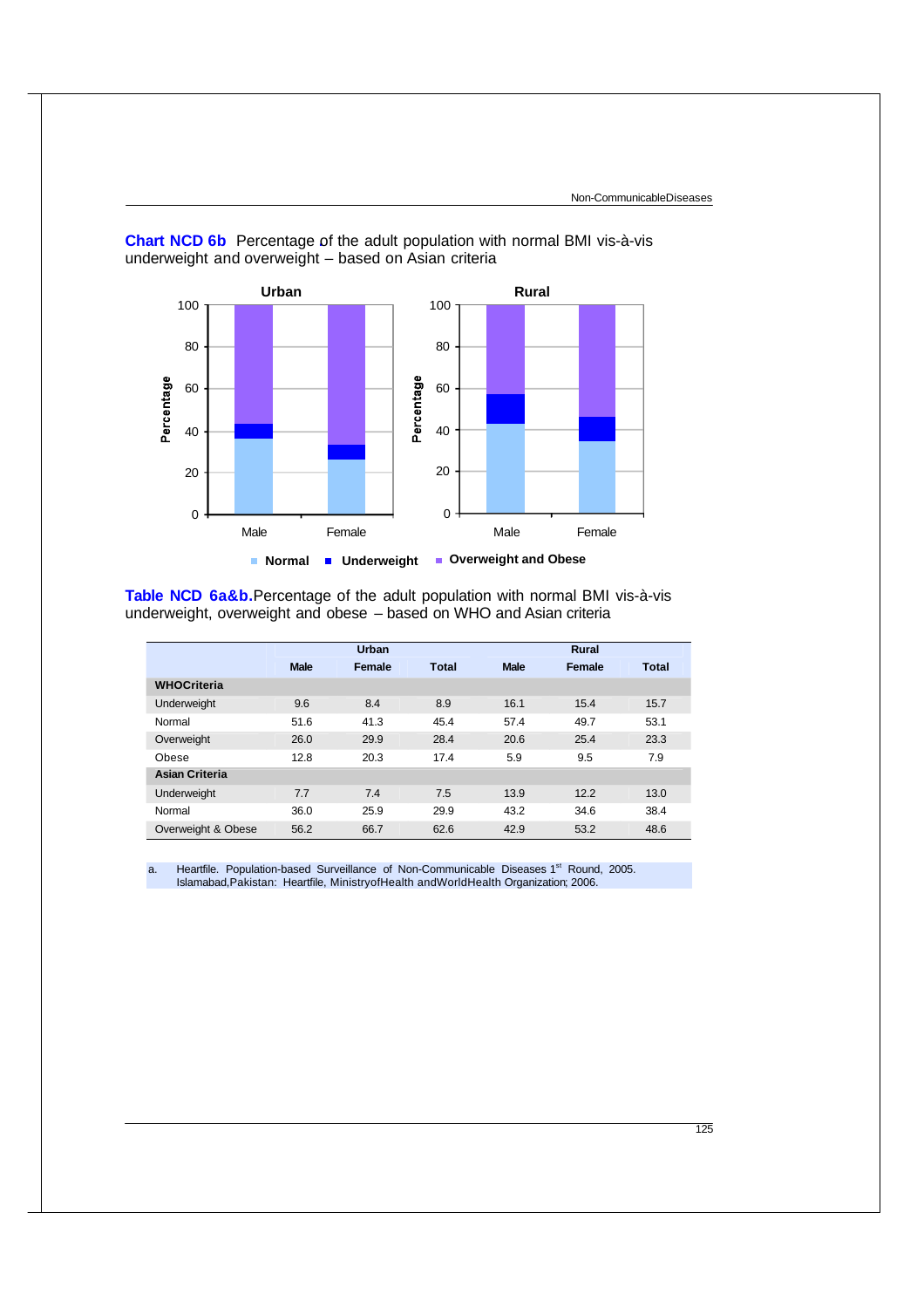### **Indicator: NCD 7. Percentage of adult population with central obesity**

**Definition:** Waist circumference of ≥80 cm for females and ≥90 cm for males.





**Table NCD 7.** Percentage of the adult population with central obesity<sup>a</sup>

|                |             | Urban  |       |             | <b>Rural</b> |              |  |
|----------------|-------------|--------|-------|-------------|--------------|--------------|--|
|                | <b>Male</b> | Female | Total | <b>Male</b> | Female       | <b>Total</b> |  |
| Normal         | 65.8        | 39.8   | 50.1  | 64.3        | 44.5         | 53.2         |  |
| Centralobesity | 34.2        | 60.2   | 49.9  | 35.7        | 55.5         | 46.8         |  |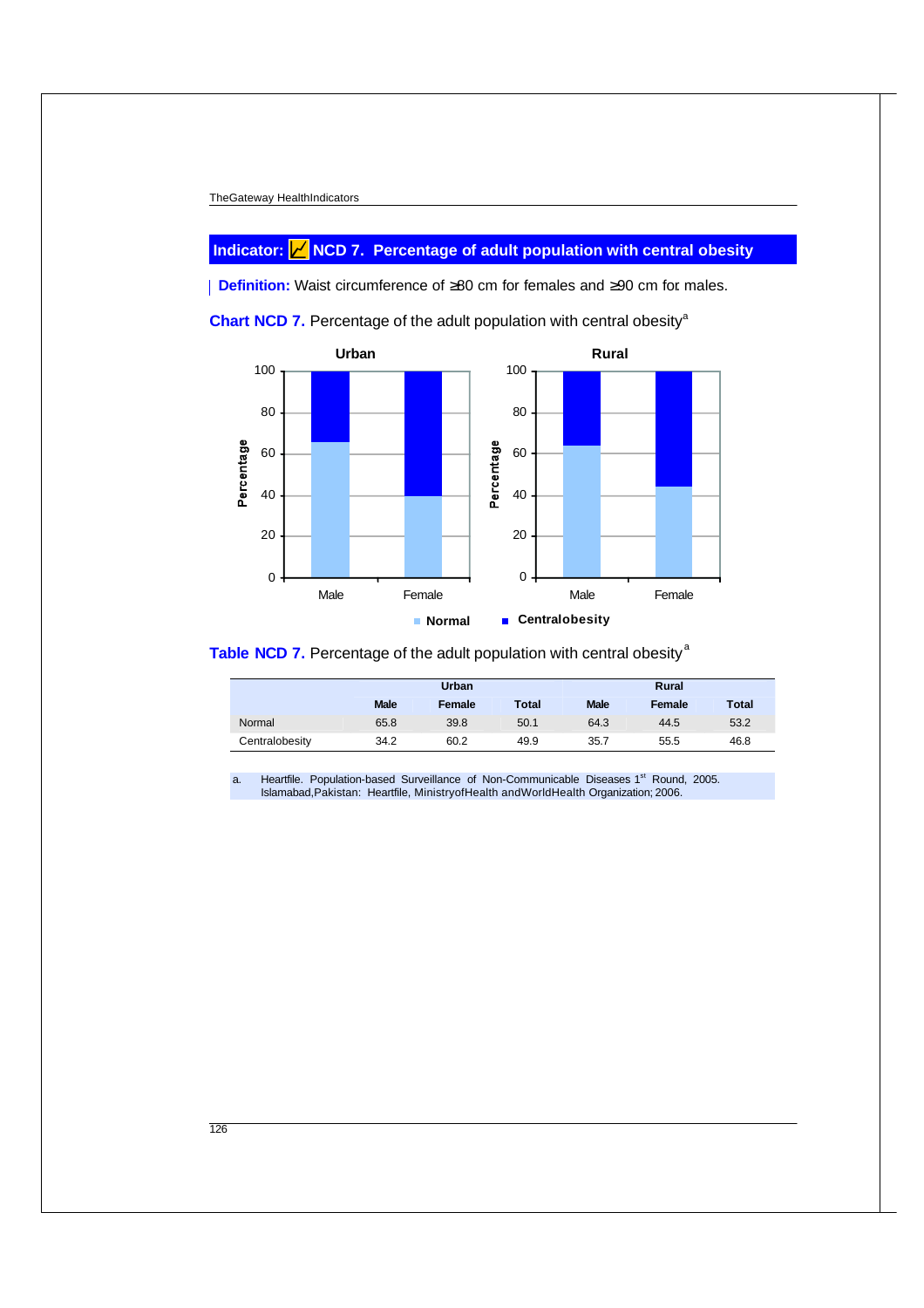# **Indicator: NCD 8. Prevalence of Hyperlipidemia**

**Definition:** A fasting serum cholesterol level of ≥200 mg/dl among males and females over 40 years of age.

Table NCD 8. Percentage of the population with Hyperlipidemia<sup>a</sup>

|                       | <b>Male</b> | Female | Гоtal |
|-----------------------|-------------|--------|-------|
| Cholesterol ≥200mg/dl | 31.3        | 38.1   | 34.7  |

a. Jafer TH,etal.HeartDiseaseEpidemicinPakistan: Women andMenat Equal Risk. Am Heart J 2005;150:221-6.

127